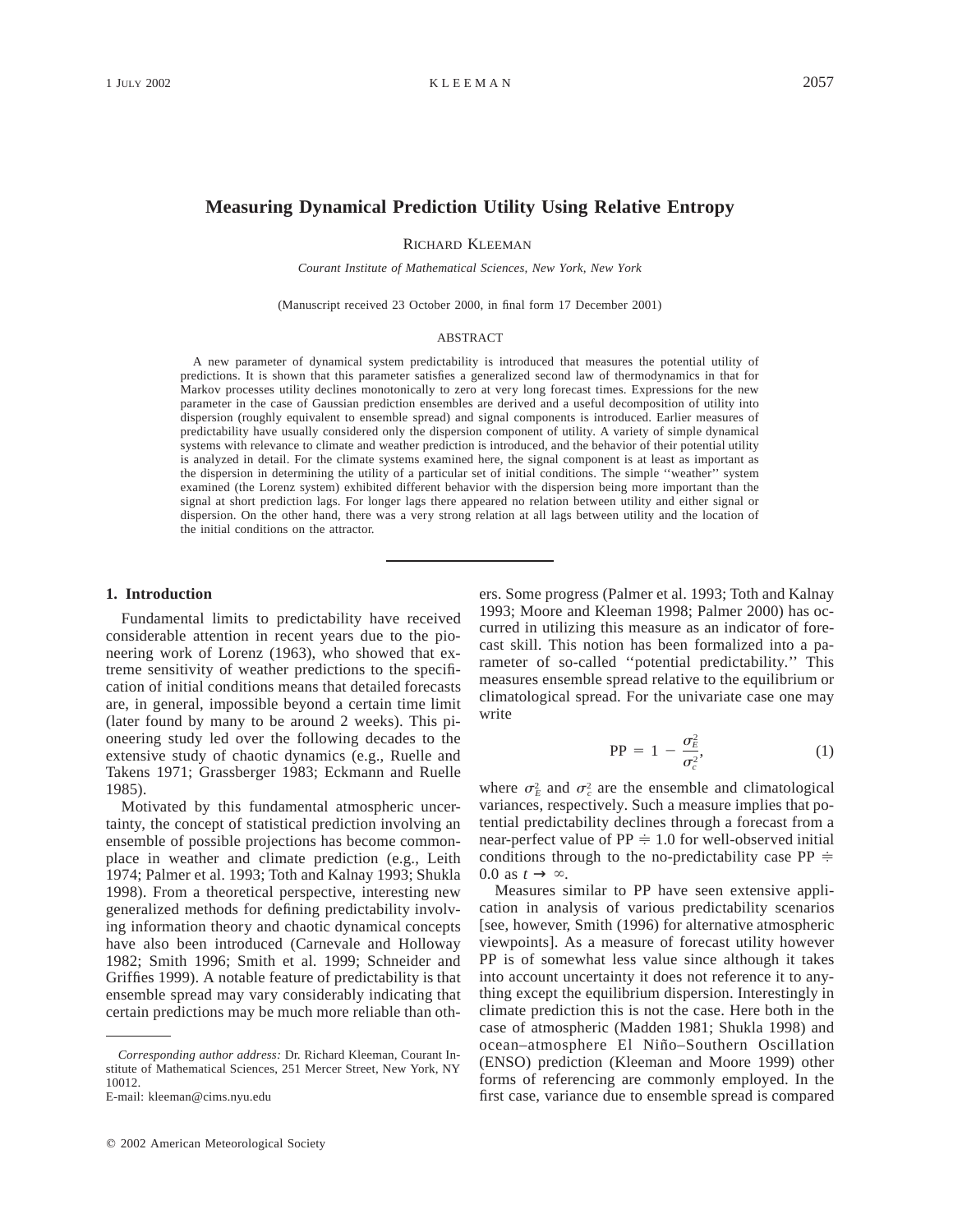to that due to (low frequency) boundary condition variation. In the second case, the variance is compared to the mean squared value of the prediction and this is found to be mathematically related to the widely used correlation skill measure. Both these ideas essentially boil down to determining a signal-to-noise ratio for predictions. A very simple example illustrates why this concept is important for prediction utility:

Suppose one is interested in forecasting a single variable with unit climatological variance. A particular ensemble prediction for this variable may have mean value  $+2.0$  with ensemble spread of 1.0. The ensemble spread may be this large because of the increased instability of the initial conditions relative to the typical forecast. According to Eq. (1) we have  $PP = 0.0$  and yet clearly the prediction has considerable value simply because it is forecasting a very large departure from normal conditions. If the ensemble spread were referenced to the mean-squared prediction on the other hand, we obtain for the ''potential prediction utility'' PPU1

$$
PPU = \frac{\mu^2}{\mu^2 + \sigma^2} = \frac{4}{5},
$$
 (2)

that is, showing considerable utility. This simple example actually occurred in the prediction of the huge 1997 El Niño (Moore and Kleeman 1999).

It is clear that in order to measure prediction utility we need to consider the behavior of the *total* forecast distribution relative to the equilibrium distribution not simply a comparison of the second moments.

In the next section we formalize a new measure of utility using information theoretic concepts and show that is has a number of very desirable properties. In section 3 we apply the new measure to a number of interesting (simple) dynamical examples. Section 4 contains a discussion, summary, and ideas for the practical use of the measure proposed here.

## **2. Formal definition of utility**

Consider the following (classical) perfect model scenario: Due to uncertainty in the value of the initial conditions their values are given by a particular probability distribution *p.* This distribution evolves in time as a (statistical) prediction progresses. Given a reasonable dynamical system asymptotically this distribution approaches an equilibrium distribution *q.* If we assume ergodicity (i.e., that the long-time behavior of the system matches its equilibrium behavior), then this distribution can be thought of as the climatological distribution.

How should one measure the utility of a particular prediction? For the sake of clarity we will consider first the case where a perfect model is available. A very appealing way of measuring the usefulness of a prediction is to ask how much additional information is added to a particular situation by its availability. Obviously in a practical situation one already has information to hand on the past or climatological behavior of the system so a prediction should add to this. Information theory (e.g., Cover and Thomas 1991) provides a very natural measure of precisely this known as *relative entropy R.* This gives the information loss sustained by assuming climatology when the prediction distribution is available. If a discrete set of states are being predicted this is given by

$$
R = \sum_{i} p_i \ln \left( \frac{p_i}{q_i} \right), \tag{3}
$$

where  $q_i$  is the climatological distribution and  $p_i$  is that for the prediction. This parameter is also known as the Kullback Leibler distance as it measures the distance between the distribution  $\vec{p}$  and  $\vec{q}$  and only vanishes when they are identical. Another very attractive property of *R* is that if the dynamical process being modeled is Markov (an excellent approximation for the case considered here of perfect geophysical dynamical models) and  $\vec{q}$  is the equilibrium (or asymptotic) distribution then *R* always decreases monotonically with time (Cover and Thomas 1991, section 2.9). This property is often referred to as a generalized second law of thermodynamics and interestingly only holds for relative entropy and not absolute entropy. In our context it means that due to chaos, prediction model utility always declines (monotonically) with the length of the forecast. At a sufficiently long lag utility approaches zero as the prediction distribution approaches the equilibrium distribution.

Given the above discussion, in the present contribution we shall use the terms relative entropy and prediction utility interchangeably. We shall also distinguish between prediction utility and the more general term predictability. This latter term has a variety of definitions in the literature and so we choose to coin a new term ''utility'' in order to distinguish our measure of predictability from others.

#### *a. Practical considerations*

The definition of predictive utility given above is idealistic in the sense that it takes no account of the physical accuracy of the prediction model. In other words it is a perfect model measure. In practical situations one would like to take into account errors in the model as well. In principle this could be achieved by also computing the relative entropy between the model prediction distribution and that appropriate to the real world. This quantity measures the amount of information lost by making the inaccurate model ensemble prediction. Actually determining the real world distribution is, however, a challenging task as in general only one realization actually occurs [see Smith (1996) for a careful and interesting discussion on this point]. This practical prob-

<sup>&</sup>lt;sup>1</sup> The precise functional form of PPU is naturally unimportant. We use that deployed by Kleeman and Moore (1999).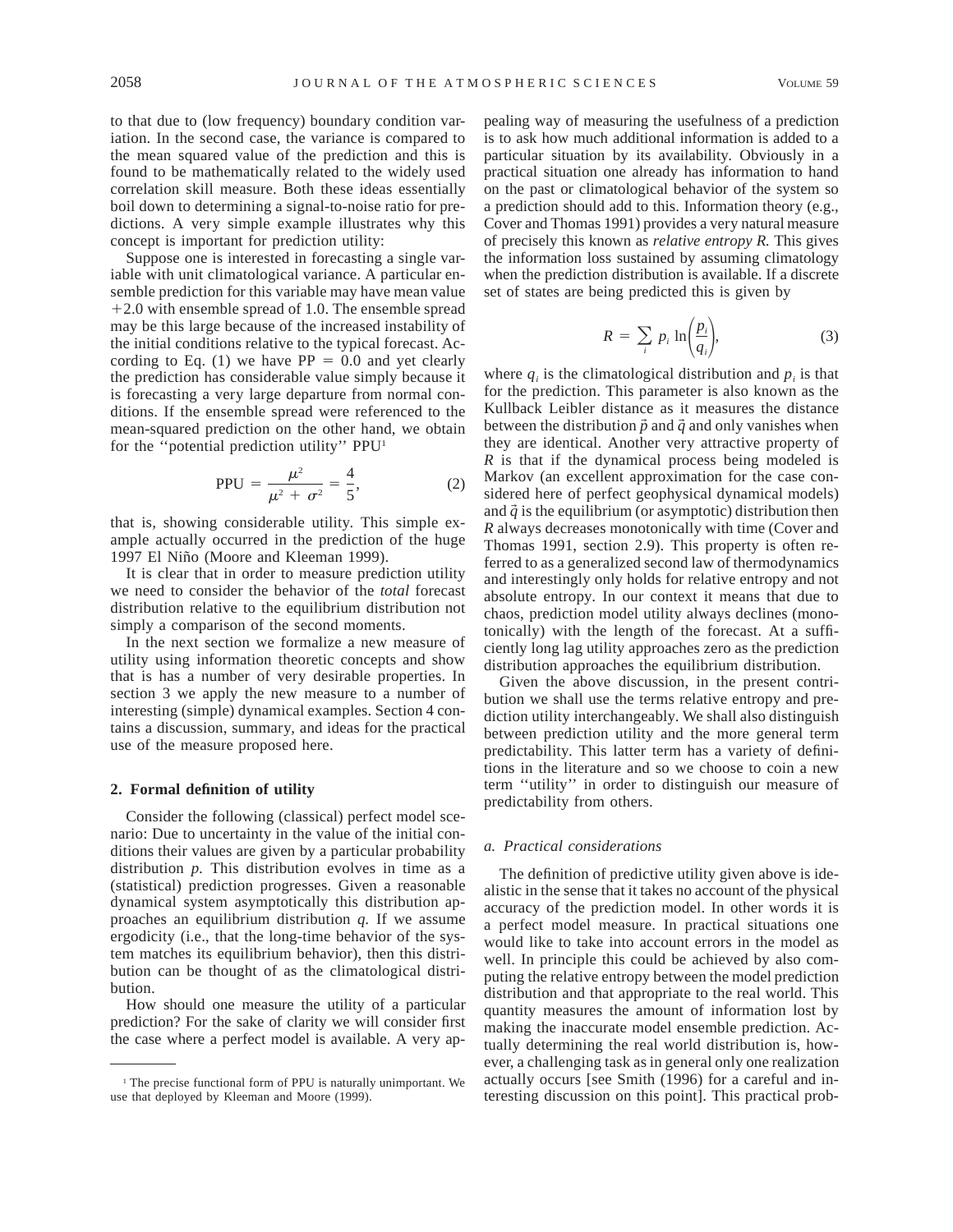

FIG. 1. (a) A single realization from a simple stochastic oscillator. The integration extends over many cycles of the oscillator. (b) The spectrum of the oscillator calculated under the (true) assumption that it is an AR(2) process.

lem will of course occur no matter what kind of measure of predictability is deployed. Discussion of this rather subtle issue is deferred to a future publication, our aim here is try to understand how prediction utility may be affected by dynamical effects and so a perfect model scenario is considered appropriate.

## **3. Utility behavior for different dynamical systems**

### *a. Gaussian distributions*

In the case that the prediction and equilibrium distributions *p* and *q* are Gaussian of finite dimension *n,* a closed form analytical expression may be obtained for the relative entropy. Let us assume that the first and second moments of these distributions are denoted by  $(\mu_i^p, (\sigma_p^2)_{ij})$  and  $\mu_i^q, (\sigma_q^2)_{ij}$ , respectively. Further let us introduce the continuous distribution form for relative entropy (Cover and Thomas 1991, chapter 9):

$$
R = \int_{-\infty}^{\infty} dx_1 \int_{-\infty}^{\infty} dx_2 \cdots \int_{-\infty}^{\infty} dx_n p \ln \frac{p}{q}.
$$
 (4)

Given the standard form of Gaussian distributions (e.g., Gardiner 1985) it is straightforward to show that

$$
R = \frac{1}{2} \left\{ \ln \left[ \frac{\det(\sigma_q^2)}{\det(\sigma_p^2)} \right] + \text{tr}[\sigma_p^2(\sigma_q^2)^{-1}] + (\vec{\mu}^p - \vec{\mu}^q)'(\sigma_q^2)^{-1}(\vec{\mu}^p - \vec{\mu}^q) - n \right\}. \quad (5)
$$

Below we shall refer to the first two terms minus *n* as the *dispersion* component and the third term as the *signal* component of the relative entropy. It is worth noting that the first term is the regular entropy measure proposed and extensively analyzed by Schneider and Griffies (1999). It is rather revealing to consider the univariate specialization of this equation:

$$
R = \frac{1}{2} \left[ \ln \left( \frac{\sigma_q^2}{\sigma_p^2} \right) + \frac{\sigma_p^2}{\sigma_q^2} + \frac{(\mu^p)^2}{\sigma_q^2} - 1 \right],
$$

where we are assuming without loss of generality that the equilibrium distribution has zero mean. It is clear now that for Gaussian distributions the effects of PP and PPU expressed through Eqs. (1) and (2) are both incorporated into the relative entropy measure of utility. Such a result is hardly surprising since both the relative dispersion of prediction and climatology as well as the mean value of the prediction are important in measuring how ''different'' the prediction and climatological distributions are from each other and hence determining the information content of the prediction. For the concrete example considered in section 1, it is easily seen that the dispersion part (as well as the first term) of the relative entropy vanishes and we have

$$
R = \frac{1}{2} \frac{(\mu^p)^2}{\sigma_q^2} = 2.
$$

#### *b. Stochastically forced damped linear oscillator*

This is an interesting first example to consider since exact analytical solutions are possible and this simple model has been proposed by several authors as a ''null hypothesis" for a model of the El Niño–Southern Oscillation (see, e.g., Kestin et al. 1998). Consider the following two-dimensional stochastic differential equation:

$$
\begin{pmatrix} u_1 \\ u_2 \end{pmatrix}_t = \begin{pmatrix} 0 & 1 \\ \beta & \gamma \end{pmatrix} \begin{pmatrix} u_1 \\ u_2 \end{pmatrix} + \begin{pmatrix} 0 \\ F \end{pmatrix}, \tag{6}
$$

where *F* is white with variance *C* and mean zero. Without the forcing, it is easily shown that damped oscillations occur with period  $T$  and damping time  $\tau$  where we have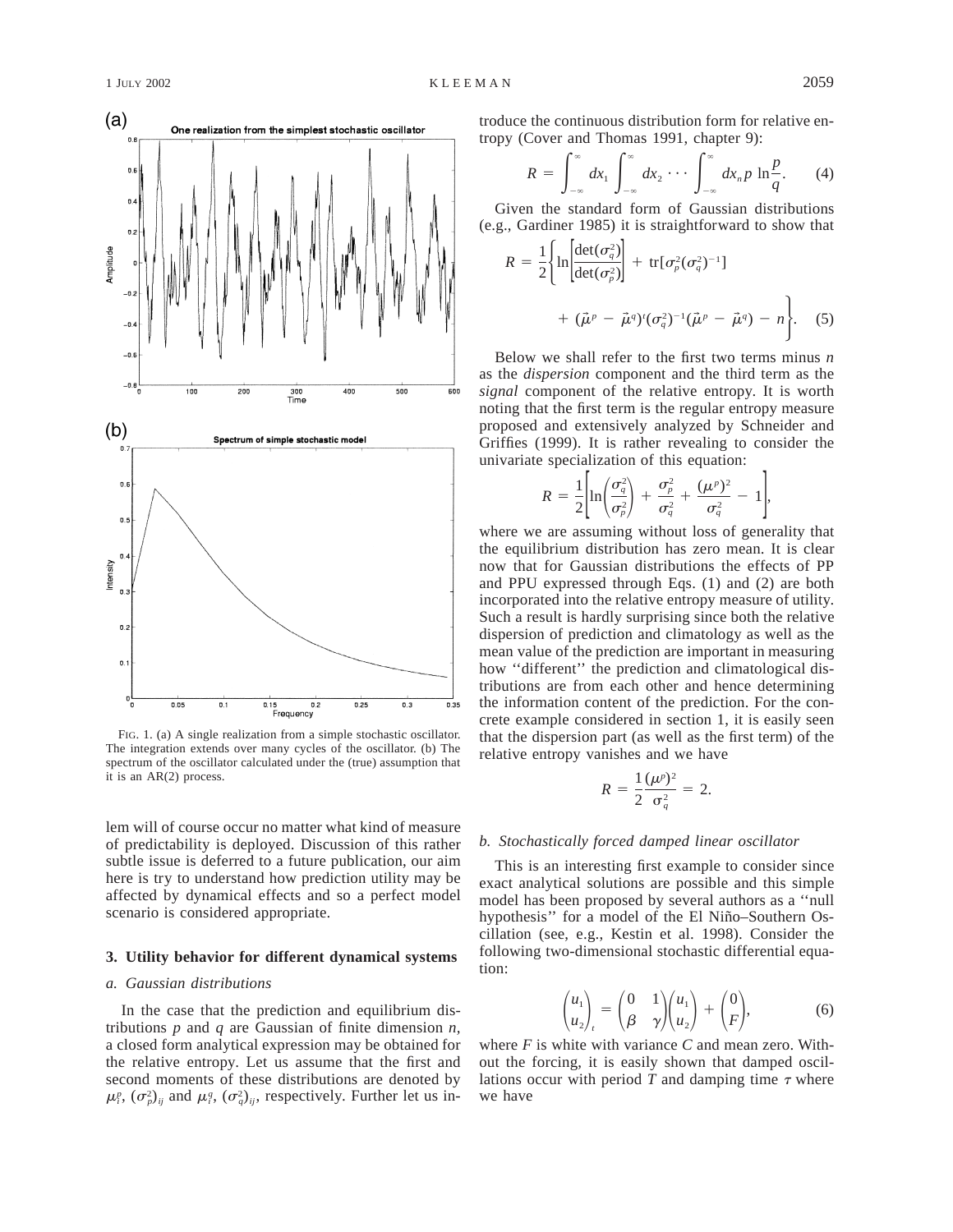$$
\gamma = -\frac{2}{\tau}
$$
  $\beta = -\left(\frac{4\pi^2}{T^2} + \frac{1}{\tau^2}\right)$  (7)

A realization of this stochastic differential equation with  $\tau = T = 36$  months is displayed in Fig. 1 together with a spectral analysis. Clearly the oscillation period *T* is still noticeable but as the spectrum shows considerable broadening has occurred due the forcing. The statistical solution of these equations for the covariances and means of  $u_1$  and  $u_2$  has been discussed by Gardiner (1985). The covariance matrix at time *t* (given a deterministic set of initial conditions at time 0) is given by

$$
\begin{aligned}\n\left\langle u_1, u_1 \right\rangle &\left\langle u_1, u_2 \right\rangle \\
\left\langle u_2, u_1 \right\rangle &\left\langle u_2, u_2 \right\rangle\n\end{aligned}
$$
\n
$$
= \int_0^t dt' \exp[(t - t')A] \begin{pmatrix} 0 & 0 \\ 0 & C \end{pmatrix} \exp[(t - t')A'],
$$
\nhence

where

$$
A = \begin{pmatrix} 0 & 1 \\ \beta & \gamma \end{pmatrix}.
$$

Further the mean vector at time *t* is given by

$$
\left(\frac{\overline{u}_1}{\overline{u}_2}\right) = \exp(tA) \left[u_1(0)\right] \over u_2(0).
$$

Since the equations are linear it follows that all probability distribution functions will be Gaussian providing that the stochastic forcing has this property that we assume. In order to evaluate *R* we therefore require the covariance and means of the transient and equilibrium (i.e., as  $t \to \infty$ ) ensembles. Analytical solutions can be obtained in a straightforward way by an evaluation<sup>2</sup> of exp(*sA*)

$$
\exp(sA) = e^{-s/\tau} \begin{bmatrix} \cos \omega s + \frac{1}{\omega \tau} \sin \omega s & \frac{1}{\omega} \sin \omega s \\ -\frac{1}{\omega} \left( \frac{1}{\tau^2} + \omega^2 \right) \sin \omega s & \cos \omega s - \frac{1}{\omega \tau} \sin \omega s \end{bmatrix} \qquad \omega \equiv \frac{2\pi}{T}.
$$

The equilibrium distribution is obtained easily from this and the means of this distribution are zero as well as the covariance between  $u_1$  and  $u_2$ . The equilibrium variances are given by

$$
\sigma_1^2 = \frac{C\tau^3}{4(1 + \omega^2\tau^2)} \qquad \sigma_2^2 = \frac{C\tau}{4}.
$$

Calculation now of the relative entropy or prediction utility *R* for all prediction ensembles for this dynamical system is straightforward.

A very important property of this dynamical system is the fact that the covariance of transient distributions is independent of the initial conditions for a particular prediction. This means that only the signal component of the prediction utility *R* shows any variation with initial conditions. This is a striking counterexample to the widespread perception that ensemble spread is the main determinant of potential forecast skill. Here the ensemble spread is identical for all predictions of a given time and yet the prediction utility *R* can actually vary quite markedly. Figure 2a shows how the utility can vary from initial condition to initial condition: Utility at various prediction lags is shown from a particular set of (randomly chosen) 60 initial conditions drawn from the realization of the stochastic system displayed in Fig. 1. The probability distribution of utility at 12 months is shown in Fig. 2b. This was constructed using 10 000 initial conditions drawn at random from the realization of Fig. 1. Thus a prediction from this dynamical system can be considerably more useful than normal simply because (by chance) it has a particular set of initial conditions that ''contain a large signal.''

Viewing of Fig. 2a shows, as predicted in the previous section, prediction utility drops monotonically with time and obviously approaches zero as the ensemble relaxes toward the equilibrium or climatological distribution. It is important to note however that this property holds only when the state vector for the *entire* dynamical system is used to calculate utility. If only part of this vector is used, then this no longer holds since information can flow from one part of the state space to another. For our particular example one can calculate the utility of just the variable  $u_2$ :

$$
R_2 = \frac{1}{2} \left\{ \ln \left[ \frac{\sigma_c^2(u_2)}{\sigma^2(u_2)} \right] + \frac{\sigma^2(u_2)}{\sigma_c^2(u_2)} + \frac{(\overline{u}_2)^2}{\sigma_c^2(u_2)} - 1 \right\}.
$$

Plotted in Fig. 3 is  $R_2$  for the case that the initial conditions have the form  $u_2(0) = 0$ ;  $u_1(0) = c$  and one notes the short term rise in utility.

In terms of the damped oscillation of this system the variables  $u_1$  and  $u_2$  are phase shifted by 90 $^{\circ}$  and so it follows that information contained in the variable

<sup>2</sup> This is obtained by diagonalizing *A.*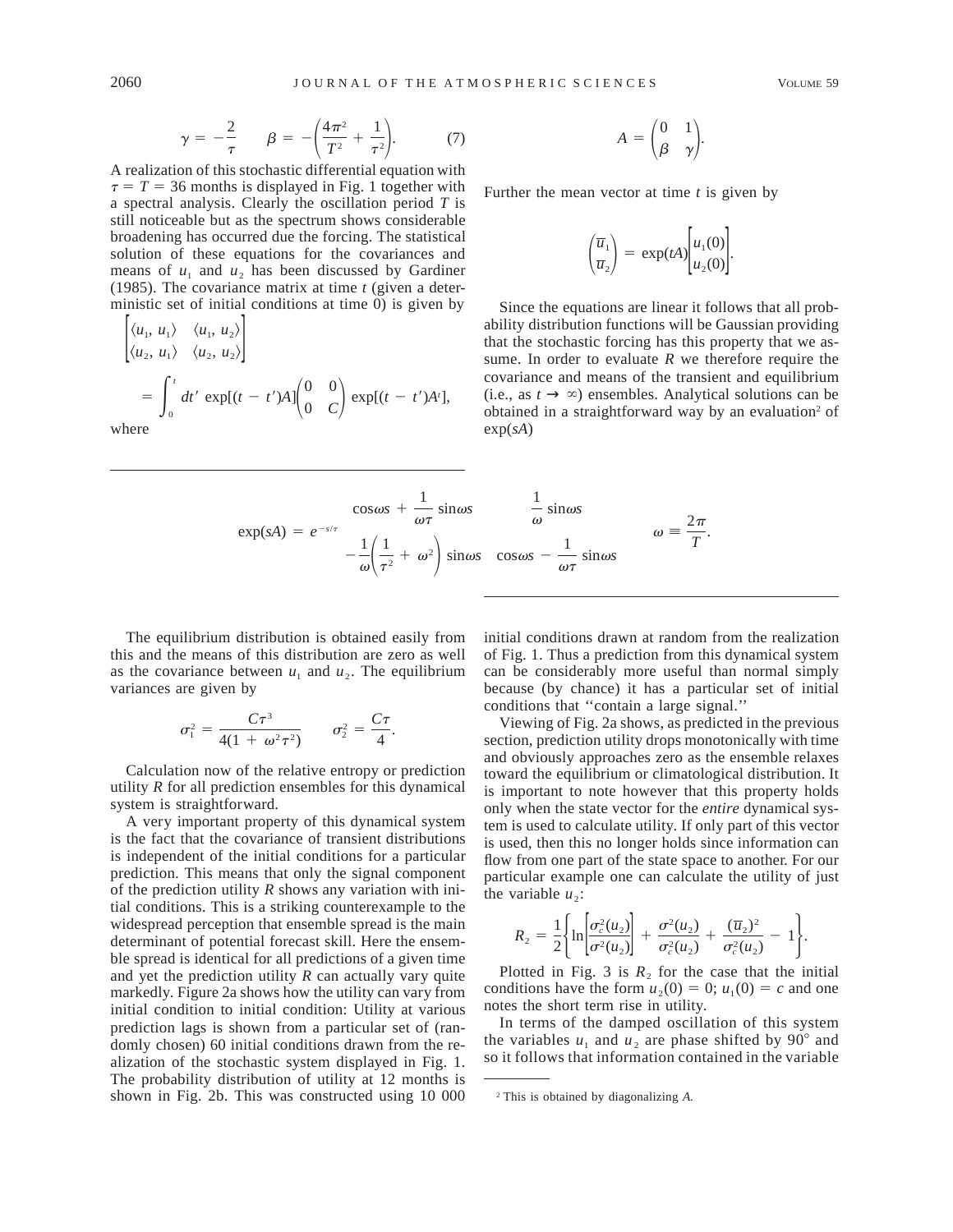

FIG. 2. (a) The utility at various times of 60 randomly chosen predictions from a simple stochastic oscillator. (b) The distribution of utility at a given time for the simple stochastic oscillator.

 $u_1$  can appear in the variable  $u_2$  one-quarter of a period later. This situation has practical application because in the analogy to ENSO discussed above, the variable  $u<sub>2</sub>$  can be considered to measure eastern Pacific sea surface temperature (SST) anomaly and therefore be a measure of the global atmospheric effects of this phenomenon. The other variable  $u_1$  is uncorrelated with these effects and can dynamically be considered to represent subsurface oceanic temperature perturbations that do not influence SST such as those occurring in the western Pacific. Thus information about the ocean subsurface that has no immediate utility in global climate prediction can be quite useful some nine months later when it strongly influences eastern Pacific SST (and hence global climatic phenomenon). This fact forms much of the physical basis of current ENSO prediction.



FIG. 3. The utility at various times of one particular variable from a simple stochastic oscillator. Note the increase in utility for the shortrange prediction.

## *c. Linear oscillator with varying stability*

Evidence from ENSO dynamical models (e.g., Moore and Kleeman 1997; Chen et al. 1997) suggests that the simple model of the previous subsection should be modified to take into account potentially large variations in the stability of the system caused by both the annual and ENSO cycles. We modified the model then by allowing the parameter  $\tau$  to vary periodically with time. We chose periods *P* for this variation of *T*/3 and *T* and assumed a sinusoidal variation in  $1/\tau$  of the form

$$
\frac{1}{\tau} = \left(1 + 2\sin\frac{2\pi t}{P}\right) / T. \tag{8}
$$

Clearly for certain times the oscillator is now highly unstable and so one might expect large variations in ensemble spread depending on the particular initial conditions chosen. Despite the varying stability of our new system all ensemble distributions are still Gaussian<sup>3</sup> and we may still therefore use the expressions of Eq. (5) to calculate utility. Completely analytical expressions are now not easily obtained and so we rely on numerical models of our equations to estimate the first and second moments of the prediction ensembles. All results reported here were checked for convergence with respect to ensemble size.

It is interesting now to compare the relative importance of the dispersion and signal term in the relative utility. This can be assessed by plotting the signal term versus the total utility for a large number (10 000) of randomly chosen initial conditions and this may be seen in Fig. 4. Here the probability density for each point on

<sup>&</sup>lt;sup>3</sup> See Gardiner (1985, chapter 4). Note that prediction ensemble distributions become non-Gaussian only when the operator *A* becomes nonlinear.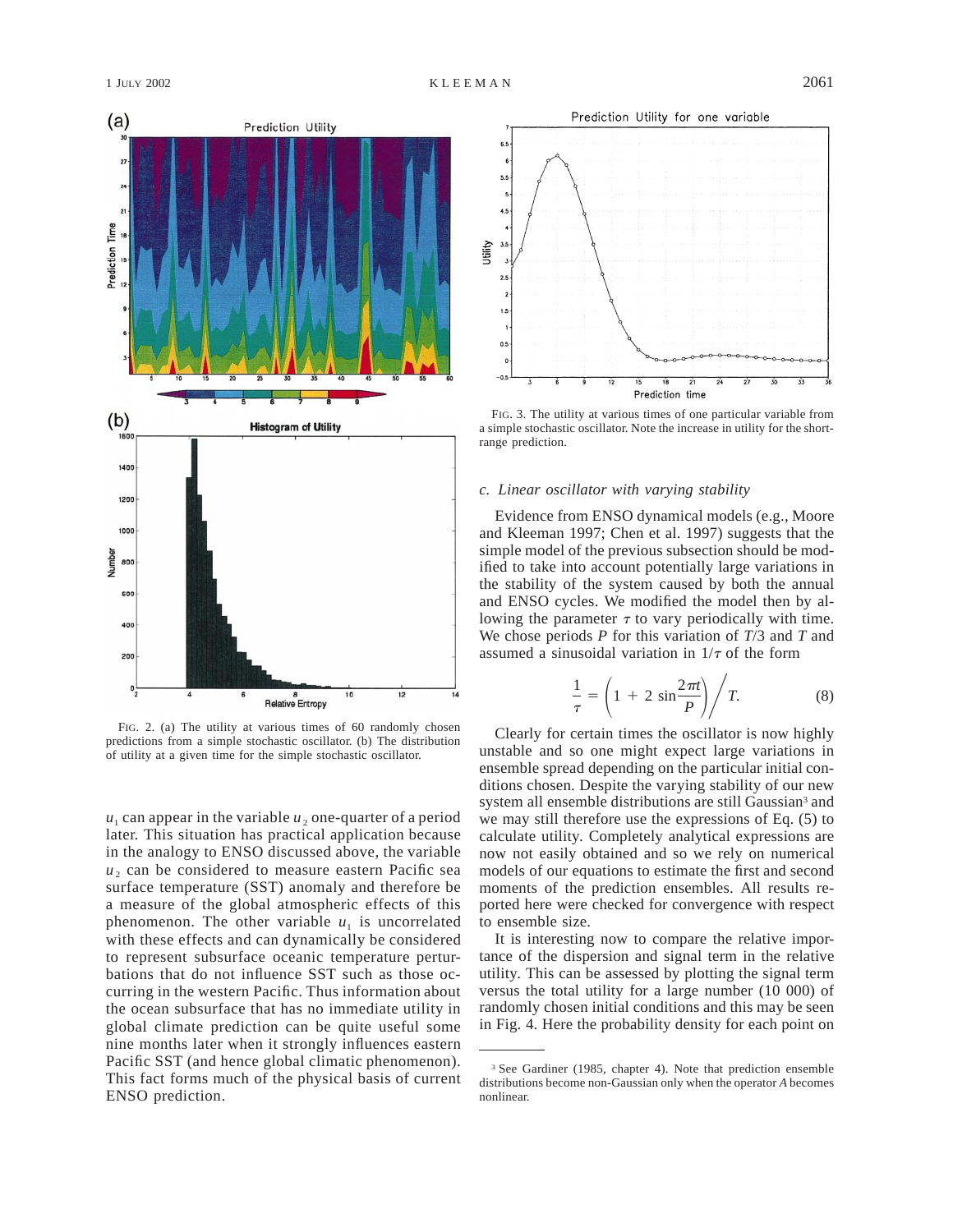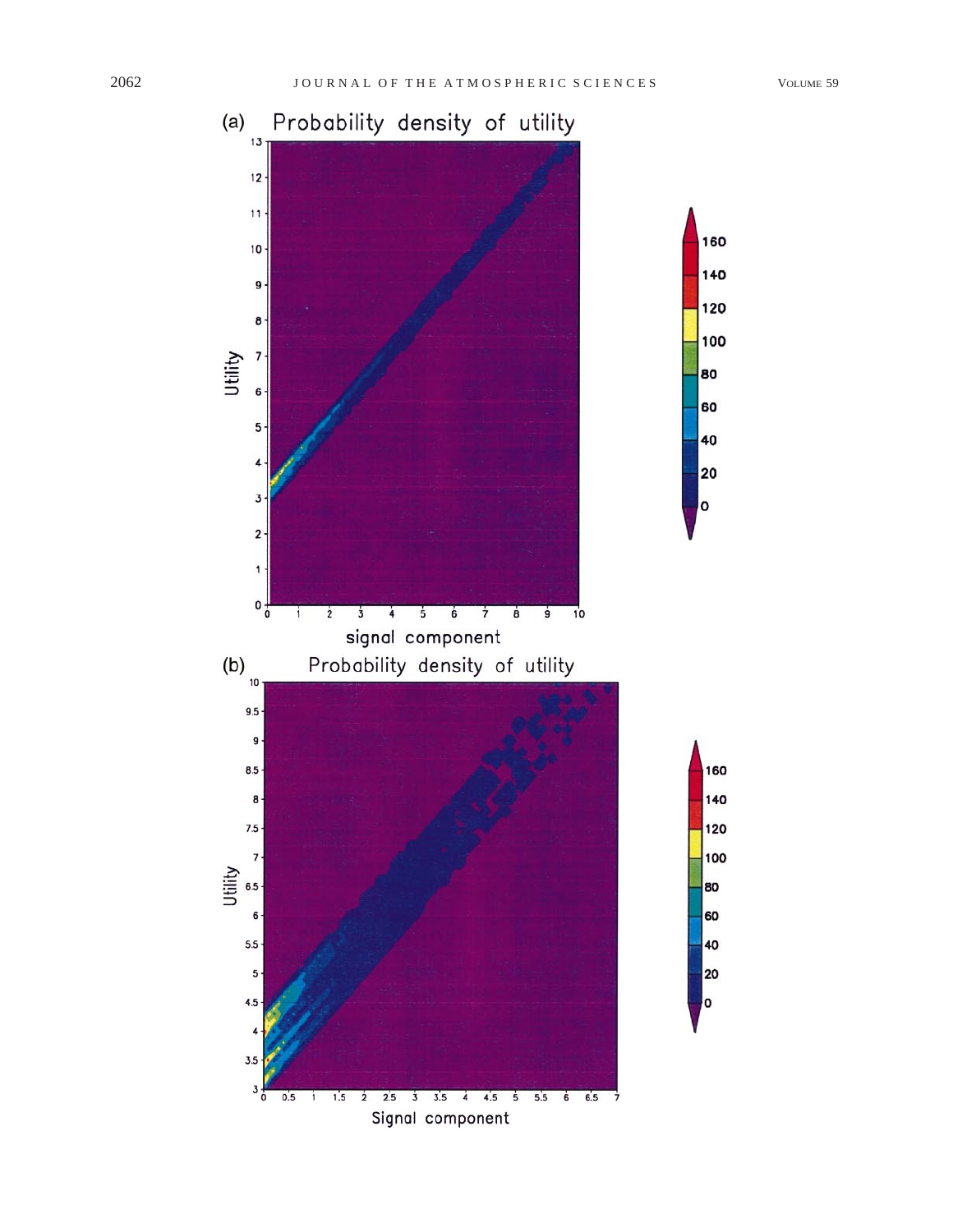the plot is estimated using a ''circle of influence'' measure, that is, the number of sample points lying within a suitably small radius of parameter space<sup>4</sup> was calculated and used to estimate density. Results are shown for prediction times of one-third of the oscillators period (i.e., 12 months for the system displayed in Fig. 1). Figure 4a shows the results when the stability varies with period *T*/3 and while it is clear that dispersion has some effect on utility it is still the signal term that appears more important overall. In Fig. 4b the case where the stability varies with period *T* is depicted and now it is apparent that dispersion becomes more important to utility although it is clear that the signal term still remains very important.

The robustness of these results was tested by varying the stability parameters in Eq. (8) quite significantly. The only parameter causing a relative change in the importance of the dispersion and signal terms was the period of the stability cycle.

# *d. A stochastically forced coupled ocean–atmosphere model*

The ENSO phenomenon has received considerable attention in recent years from mathematical modelers (see, e.g., Zebiak and Cane 1987; Ji et al. 1994; Kirtman and Shukla 1998) and considerable success has been obtained both in realistic dynamical simulation as well as prediction. The phenomenon is broadband with a spectral intensity peak of around 4 yr. Recently the causes of the broadband (as opposed to oscillatory) behavior of the phenomenon have received considerable attention. A leading candidate to explain this (see, e.g., Penland and Sardeshmukh 1995; Kleeman and Moore 1997) has been stochastic forcing of the low-frequency climate system by climatically unpredictable atmospheric transients such as those prevalent in the deep Tropics. Models of this form are able to accurately reproduce the observed irregularity of ENSO very robustly (see, e.g., Moore and Kleeman 1999; Thompson and Battisti 2000). In addition these models have considerable predictive skill (Kleeman et al. 1995), which adds credibility to the stochastic scenario. The models are also computationally inexpensive and so they are useful vehicles for examining the nature of prediction utility in the ENSO context (see, however, the discussion in section 2a concerning imperfect practical models). Here we use the stochastic model of Moore and Kleeman (1999), which consists of an intermediate coupled ocean–atmospheric forced by stochastic input which has the spatial structure of the first two stochastic optimals which represent the most efficient ways to induce variance growth within the stochastic dynamical system [see Kleeman and Moore (1997) for details on this terminology].

Examination of the ensemble behavior for a variety of dynamically interesting variables from the model shows that the short range (up to around 6–9 months) ensembles are Gaussian to a reasonable approximation. Beyond this and certainly for the equilibrium probability distribution, there is evidence of non-Gaussianicity in the form of a weak bimodality. Whether this is a feature of the real system or not is unclear as there is not really a sufficiently reliable dataset available to decide this property with confidence. In order then to calculate utility efficiently for this system, we confine ourselves to short range predictions and estimate the equilibrium distribution using a hypothesis of ergodicity for the system and a very long (10 000 year) integration. Restriction to short-range predictions is necessary to make this undertaking feasible since only the variance and mean of the ensembles need calculation rather than the entire distribution, which would converge more slowly with ensemble size. We took 100 sets of randomly chosen initial conditions from the very long integration mentioned above and constructed 100 member ensembles each of 6-month's duration. This ensemble size was sufficient to ensure convergence of the second moments of quantities examined. For the equilibrium distribution we used the adaptive mixtures algorithm (Priebe 1994) to estimate the distribution as a (positive) sum of Gaussian distributions with different first and second moments. The utility was calculated with respect to the variable known as Niño-3, which is the generally accepted global parameter of the ENSO state and measures the average sea surface temperature anomaly in the eastern equatorial Pacific (values greater than say 1.0 are commonly referred to as El Niño while values less than around  $-1.0$  are called La Niña). Since we are not calculating the utility of the full state variable (this is typically of order 2000 in dimension for this model), we may expect that the utility of Niño-3 predictions will not universally decline as indeed was noted.

Displayed in Fig. 5 is a plot of utility against forecast lag for a sample of 20 of the initial conditions. Note that most of the time there is a monotonic decline but not always as mentioned. Note also the large variation in the value of the utility reflecting the apparently large fluctuation in the potential usefulness of different ENSO predictions.

Despite the equilibrium distribution not being Gauss-

<sup>4</sup> This was chosen for convenience to be 0.1. Note the axes scale in Fig. 4 for comparison.

 $\leftarrow$ 

FIG. 4. (a) The probability distribution of predictions from a stochastic oscillator as a function of signal and utility. The stochastic oscillator has stability that varies with a period of one-third of the period of the oscillation. (b) The same as (a) but with the stability cycle period extended to be equal to that of the oscillator.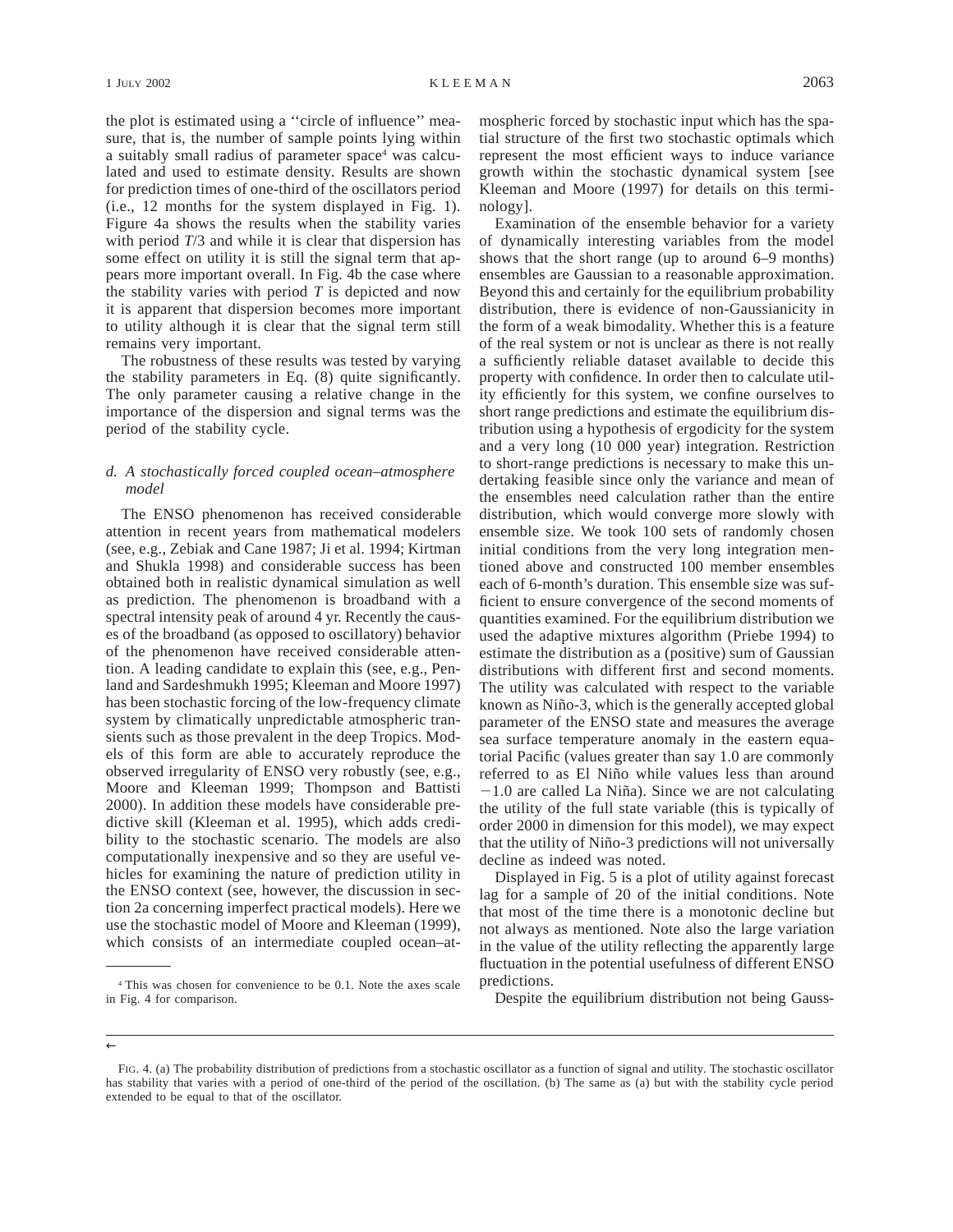# **ENSO Prediction Utility**



FIG. 5. The utility of Niño-3 predictions at varying lags from a stochastically forced coupled ocean-atmosphere model of ENSO (see text). There are 20 randomly chosen 6-month predictions displayed.

ian in this case, it is still interesting to see whether the signal and/or dispersion are indicators of utility. Displayed in Figs. 6a and 6b are plots of ensemble signal (the mean-squared value of Niño-3 for the ensemble) versus utility and dispersion versus utility. We see that both these parameters show some relationship with utility although the relationship with signal seems stronger. Interestingly in the case of this dynamical system (unlike those simple systems considered previously) dispersion and signal are not independent of each other which is an indication of nonlinearity. Figure 6c shows how these quantities are related to each other for the 100 ensemble predictions. The reason for this (nonlinear) relationship is as follows: The ensemble spread (or variance growth) depends on the local stability of the initial conditions used in predictions. Moore and Kleeman (1997) showed that this stability can be strongly influenced by the particular phase of ENSO that the initial condition comes from and in particular when the amplitude of the ENSO is large, the instability is reduced mathematically because of a nonlinearity in the ocean component of the model, which restricts the magnitude of SST anomalies to being smaller than a fixed upper bound.

## *e. Lorenz attractor*

The models considered thus far may be taken as analogs for the kind of behavior one might expect to encounter in climate prediction where there is a very clear separation between the slow scales (which are considered climate variables) and the fast scales, which are considered to be essentially stochastic. For the case of weather prediction this separation is less apparent (see, however, e.g., Egger and Schilling 1984) and so one may expect predictability to possibly have a different nature. There are many simple dynamical systems available that are analogs for weather dynamics and we plan to investigate a number of these in more detail in a future publication. Here we confine our attention to perhaps the best known of such systems, namely, the Lorenz system (Lorenz 1963), which exhibits chaotic behavior and has a noninteger dimensional attractor (Nayfeh and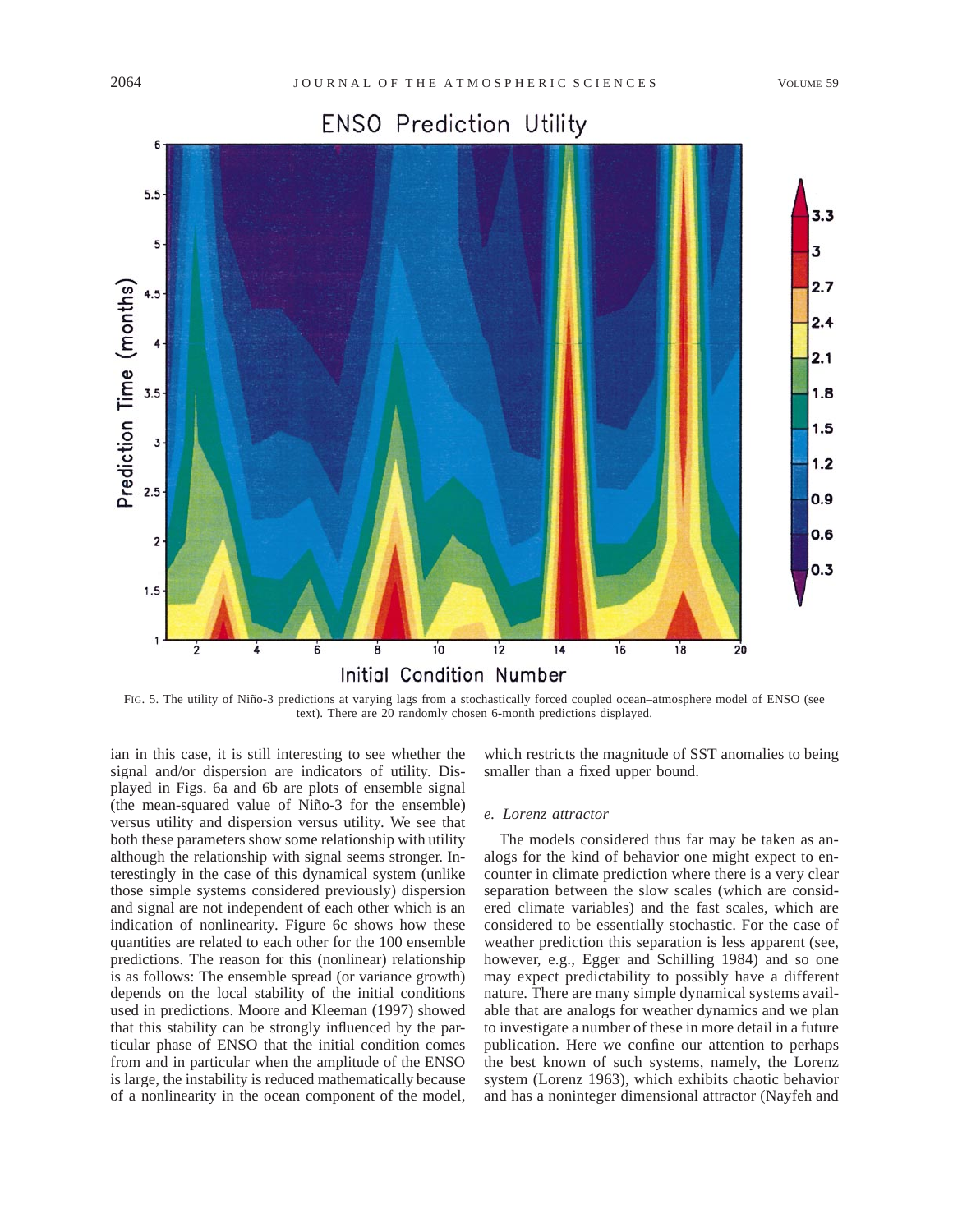

Balachandran 1995). It has three state variables satisfying

$$
\begin{aligned}\n\dot{x} &= -\sigma(x - y) & \dot{y} &= \rho x - y - xz \\
\dot{z} &= xy - \beta z.\n\end{aligned}
$$

In this study we chose  $\sigma = 10$ ,  $\rho = 8/3$ , and  $\beta =$ 28, which represent fairly typical values from the vast literature on this system. For the numerical results to be reported below a standard leapfrog method of integration was deployed to obtain solutions with a time step of 0.001.

One of the difficulties in applying the formalism of the previous section to the Lorenz system concerns defining an appropriate formula for relative entropy. Since the dimensionality of both the prediction ensembles and the complete attractor are less than 3, one must proceed with considerable caution. In principle, a rigorous formulation is possible for the usual (absolute) entropy involving Lebesgue measurable sets (Badii and Politi 1997, p285), which are required to define integrals on noninteger dimension manifolds. Using such methodology the author was able to calculate the absolute entropy of the attractor by using the technique of saturation curves (Nayfeh and Balachandran 1995, section 7.9), which have been typically used to estimate the so-called information dimension of the attractor. By choosing successively smaller spheres of radius *r* to estimate the probability density of the attractor  $P(\vec{x})$ , one calculates the attractor expectation of the logarithm of this density:

$$
E = -\langle \ln[P(\vec{x})] \rangle
$$

and plots it against  $\ln(r)$ . The slope of this curve becomes constant for small enough  $r$  and a sufficiently large sample from the attractor {required to adequately estimate  $\ln[P(\vec{x})]$  and its value (~2.04) is the so-called information dimension. It can be demonstrated (see appendix) then that the intercept ( $E \sim 3.38$ ) of the linear section of this curve serves as an adequate definition of the absolute entropy. Practical problems, however, occur in the calculation of the relative entropy because the dimensionality of the prediction ensemble appears for practical purposes to be less than that of the full attractor.5 This behavior is illustrated graphically in Fig. 7 where initial conditions from an arbitrarily chosen point are perturbed along a plane lying approximately within the attractor. An ensemble sample of 1000 is

←

 $5$  The dimension of the prediction manifold will actually not change from that at the initial time but the effects of the cascade to smaller scales (effectively mixing) ensure that for practical purposes the dimension appears low (see Fig. 7 for intuitive insight on this point).

FIG. 6. (a) The relationship between the utility of 100 6-month Niño-3 predictions and the Gaussian signal of the predictions. (b) Same as (a) but for the relationship with Gaussian dispersion. (c) The relationship between Gaussian signal and dispersion.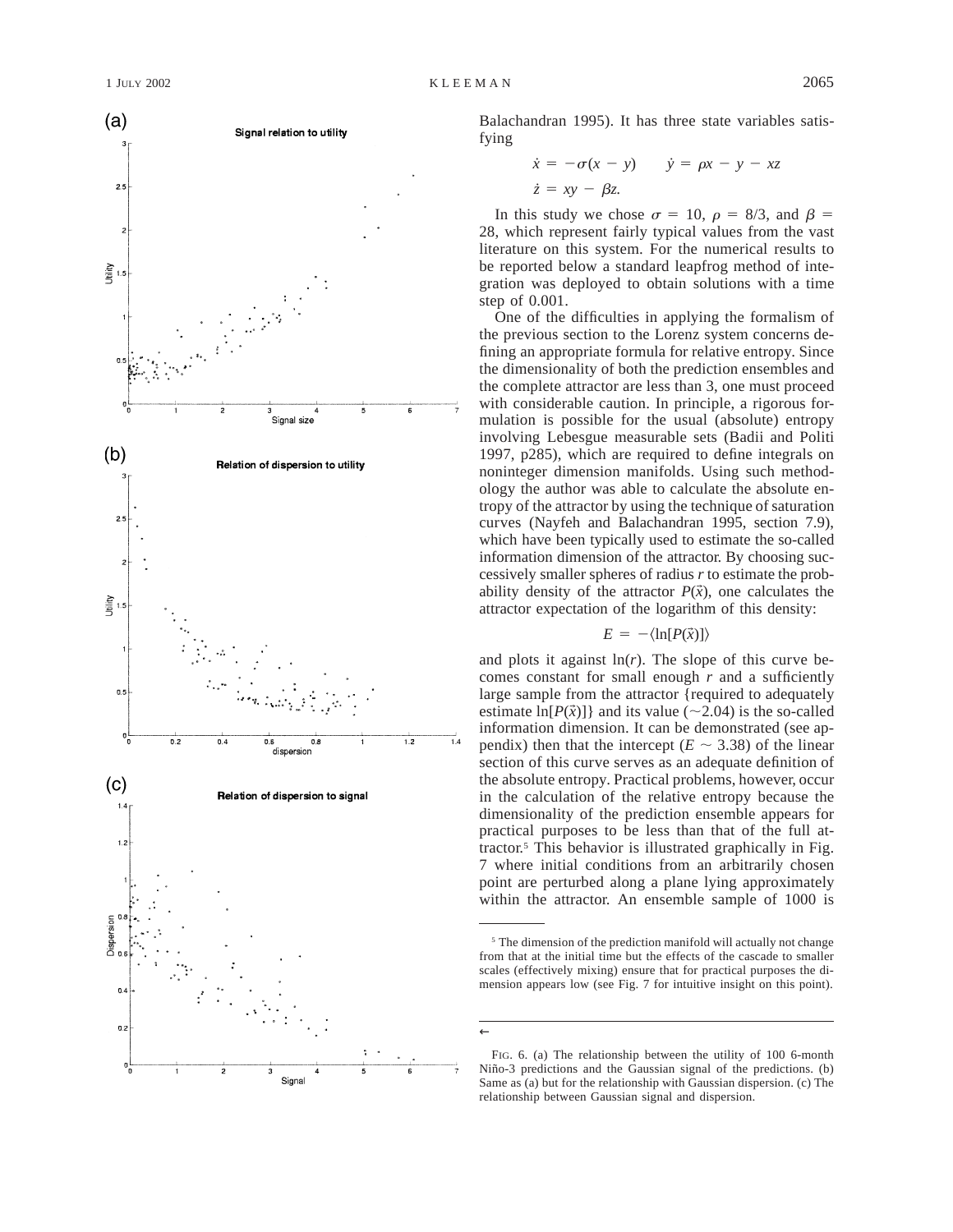

FIG. 7. The relaxation of an ensemble of predictions for the Lorenz model from a tight set of initial conditions. Different colors show the ensemble behavior at different times with red showing it at  $t = 2000$ ; yellow at  $t = 4000$ ; green at  $t = 6000$ ; and black at  $t = 8000$ . The blue points show the equilibrium distribution. Transient (as opposed to equilibrium) distributions are shown as larger points for clarity.

chosen according to a Gaussian distribution lying in this plane with a uniform (very small) standard deviation. The figure shows the evolution of this sample back toward the equilibrium attractor distribution with different colors representing ensembles at different prediction times. As can be seen (and has been commented on often in the literature), the ensemble rapidly elongates in a preferred direction and this ''string'' convolutes slowly to fill the equilibrium attractor (represented by blue points). In practical terms, it is difficult to estimate the dimension (and then the intercept) of these prediction manifolds because very large sample sizes are required to carry out the saturation curve technique.

Given these problems we chose to evaluate relative entropy based on a fixed (small) value of *r* for the evaluation of the probability density. This corresponds also to the practical situation where knowledge of the probability density function (pdf) is subject to observational uncertainty. Thus we define

$$
RE(r) \equiv \left\langle \ln \frac{P_r(\vec{x})}{Q_r(\vec{x})} \right\rangle, \tag{9}
$$

where the subscript for the *P* (prediction) and *Q* (climatology) distributions means that they are evaluated with reference to a finite-resolution radius *r.* The expectation brackets are taken to mean with respect to the prediction ensemble. This measure of information content for the prediction ensemble may be interpreted as the information available at resolution *r.* The definition given in Eq. (4) measures the information content of the prediction at *all* resolutions.

A sample of 1000 randomly chosen initial conditions from the attractor were chosen and ensembles of 100 000 members were then constructed for each initial condition using the (very tight) Gaussian distribution discussed above.6 Climatological probability distributions on the prediction ensembles [cf. Eq. (9)] were estimated using 10<sup>6</sup> points from the complete attractor, which were obtained by integrating the system for  $5 \times 10^9$  time units and sampling every 5000 time units. We are assuming that the system is ergodic, which allows us to infer the equilibrium distribution from a long-time average. Values for  $RE(r)$  were estimated for  $r = 0.1$ , which is reasonably high resolution for this attractor from a practical viewpoint.7 Values were calculated at time intervals of 2000 up to a limit of 20 000 by which

<sup>6</sup> The convergence of the relative entropy with respect to sample size was carefully checked and a prediction ensemble of 100 000 was found to be more than enough to ensure accuracy in the first decimal place of the estimates presented below.

<sup>7</sup> Since the attractor has ''size'' around 10 units for all dimensions, this value for *r* represents knowledge of the dynamical system two orders of magnitude smaller than the typical excursion, i.e., good accuracy.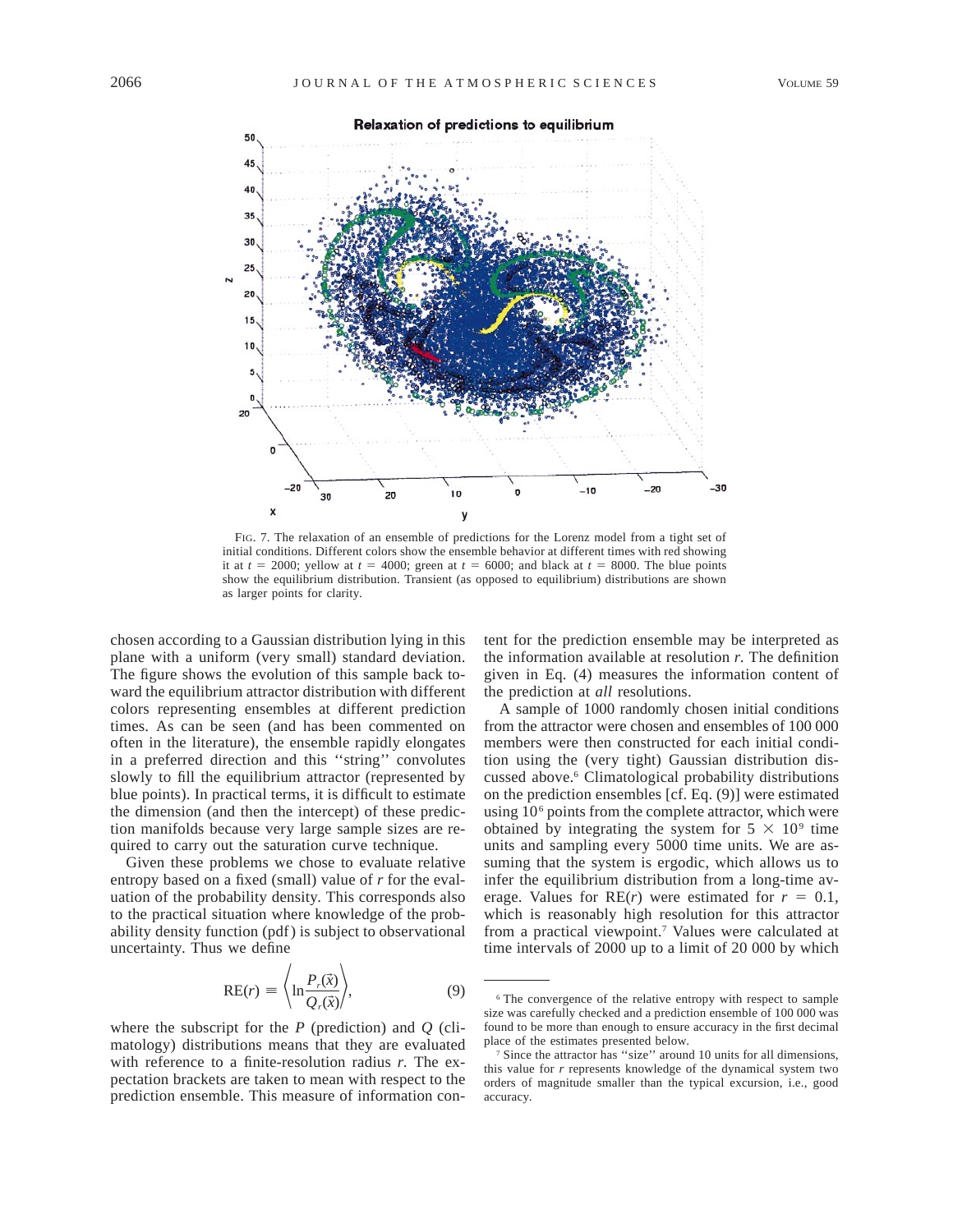Utility for the Lorenz Attractor



FIG. 8. Variation in utility at different times for 20 randomly chosen predictions from the Lorenz system. The units on the vertical axis are in multiples of 1000.

stage there was typically little discernible difference between the prediction ensemble and the equilibrium attractor.

The typical behavior of utility with time is shown in Fig. 8, which displays results for 20 randomly chosen initial conditions. At most time lags there was a noticeable spread in the values of the utility for differing initial conditions. Shown in Fig. 9 is the distribution in values at  $t = 4000$  and  $t = 8000$ . Also notable was the fact that this spread in utility tends to follow the topology of the attractor. In other words, initial conditions drawn from certain regions of the attractor tend to have higher prediction utility than those from others. Moreover this ''regionalization'' of utility was consistent throughout the prediction time interval so that predictions drawn from a particular part of the attractor tend to maintain their high or low utility right throughout the prediction. These effects are illustrated in Fig. 10 where the utility of predictions at  $t = 4000$  and  $t = 8000$  are displayed for the entire sample of 1000 initial conditions. The degree of utility is color coded according to a rainbow schema with high utility predictions having a violet color and low utility predictions having a red color. This dependence of utility on the location of initial conditions on the attractor has also been noted by Palmer (1993) for other measures of predictability.

It is interesting to consider how the utility here relates to more traditional measures of predictability. This was examined in two ways: first the prediction and equilibrium ensembles were assumed (for the sake of argument) to be Gaussian<sup>8</sup> and the dispersion and signal components calculated according to Eq. (5). Second the three-dimensional ensemble spread (=  $\sqrt{\sigma_x^2 + \sigma_y^2 + \sigma_z^2}$ ), which is a measure of predictability often examined in atmospheric contexts, was compared with utility to determine if it has any skill in determining utility. For short-range predictions ( $t = 2000$ ) it was found that the relative entropy calculated according to a Gaussian assumption showed a quite strong relation to the measure in Eq. (9). This (nonlinear) scatter relation is shown in Fig. 11a and a

decomposition of the Gaussian measure shows that most of the relation is due to the dispersion (rather than signal) component (Fig. 11b). For longer lags, this relationship is no longer a very good one as we see in Fig. 11c, which applies at  $t = 8000$ . The three-dimensional ensemble spread statistic was somewhat less skillful at predicting utility than dispersion. Figure 12 shows the scatterplot relation between spread and utility at  $t =$ 2000 and  $t = 4000$ . Clearly there is some relation at the short lag but it is probably not as clear as that for dispersion. For the longer lag the relation is poor (and worse than that for dispersion). The good relationship between dispersion and utility noted for short lags suggests that a relatively straightforward generalization of ensemble spread to a multidimensional environment (see Schneider and Griffies 1999) could be productive.

It is worth comparing the results found here to those found by Smith et al. (1999). These authors found that there was some return of predictability at longer prediction lags for the Lorenz model. Their definition of predictability was related to our Gaussian dispersion [see Eq. (5) and the discussion following it] so a direct comparison of results is not strictly possible, since our measure clearly contains first (and higher) moments of the pdf's (the signal in the Gaussian context) as well as second moments. It should be noted also that while the generalized second law of thermodynamics will hold for utility defined by Eq. (4) and for pdf's evolving according to a time-stepping algorithm for the Lorenz system [this has been rigorously demonstrated by Cover and Thomas (1991)] it need not *necessarily* hold for the coarse-grained version of relative entropy [Eq. (9)] since the dynamical system may not necessarily be Markovian at coarse scales even when it is for all scales. To check this possibility we carefully examined our large (1000 member) sample for monotonicity of relative entropy on the timescales examined by Smith et al. (1999). Very occasionally, relative entropy showed a small increase with time; however, the effect was probably not statistically significant. Overwhelmingly, relative entropy showed a decline for almost all 1000 initial conditions and at all prediction times. This leads one to the initial conclusion that it is the difference in the measures of

<sup>8</sup> As can be seen from Fig. 7 this is far from a reasonable assumption for both the equilibrium and prediction ensembles.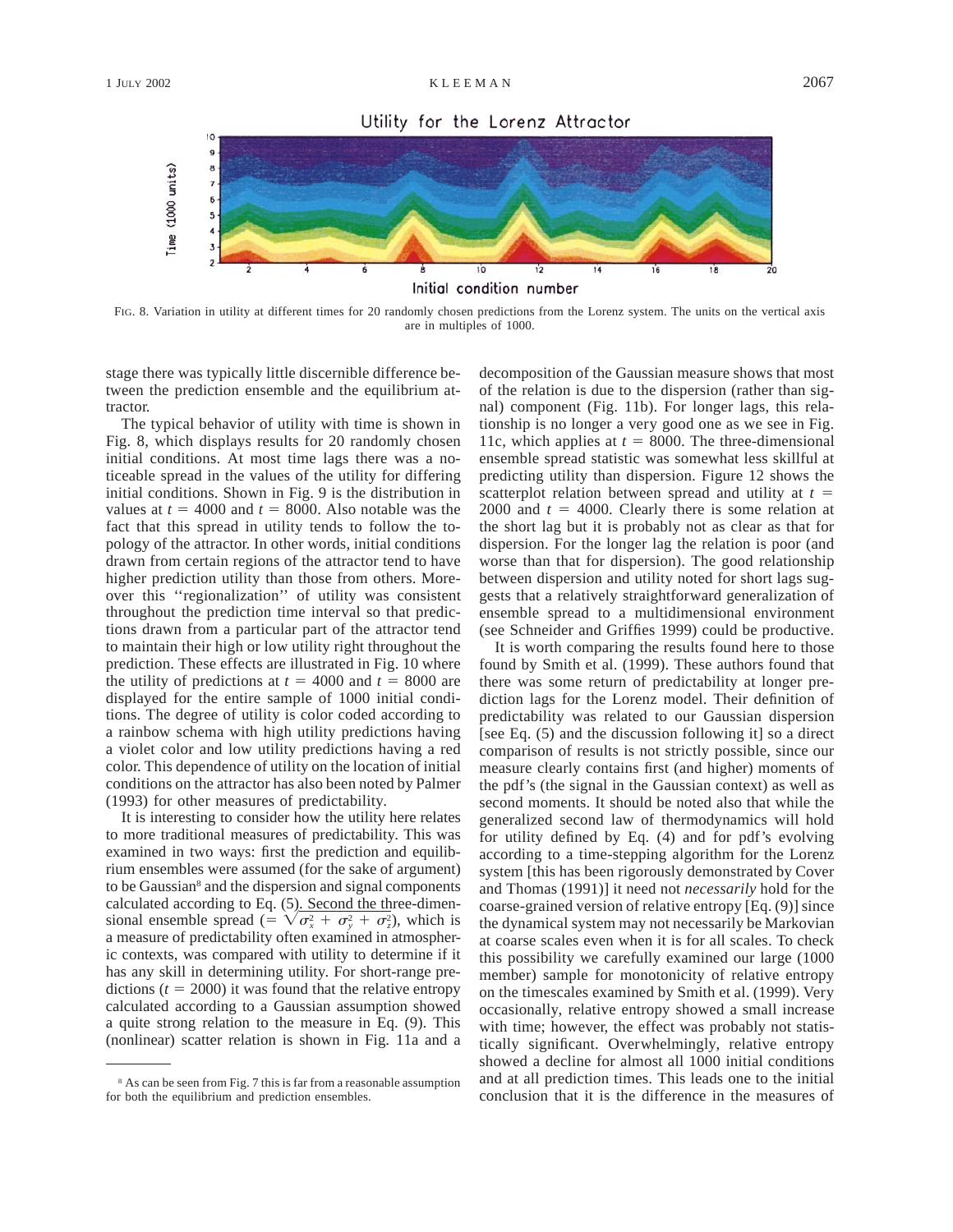

FIG. 9. (a) The distribution of utility for the Lorenz system at  $t =$ 4000. (b) The same as (a) but at  $t = 8000$ .

predictability used here and in Smith et al. (1999) that may account for the differing conclusions regarding the predictability of the Lorenz system. These subtle issues are currently being further investigated by the author and coworkers.

## **4. Summary and conclusions**

A natural new measure of prediction utility for dynamical systems that is derived from information theory is introduced. It measures the additional information provided by a prediction over that already available (and usually well known) from the climatological or equilibrium distribution. This measure is well known in information theory and is referred to there as relative entropy. It has the intuitively very appealing property that for Markov processes it declines monotonically to zero



FIG. 10. (a) A three-dimensional view of utility as a function of initial condition location for the Lorenz system at  $t = 4000$ . The five colors (red, orange, yellow, green, and blue) show points with increasing values of utility. The color selection of utility range is chosen to give roughly equal numbers of points for each category. (b) The same as (a) but at  $t = 8000$ .

with increasingly long-range predictions. Thus as is intuitively obvious, utility of predictions declines with time until asymptotically they are of no use since they contain no information that is not already known from extensive historical observation. This property of entropy (known as the generalized second law of thermodynamics) is only applicable to relative entropy and in fact does not hold for absolute entropy (see Cover and Thomas 1991). Another way of viewing this measure of utility is as the distance between the prediction ensemble probability distribution and the climatological distribution. It is also worth emphasizing that this law holds only for state space as a whole. If a subset is considered (e.g., a single variable) there can be increases in utility since information can pass from one variable to another within the system.

It is useful to consider precisely what utility or relative entropy measures from an information theoretical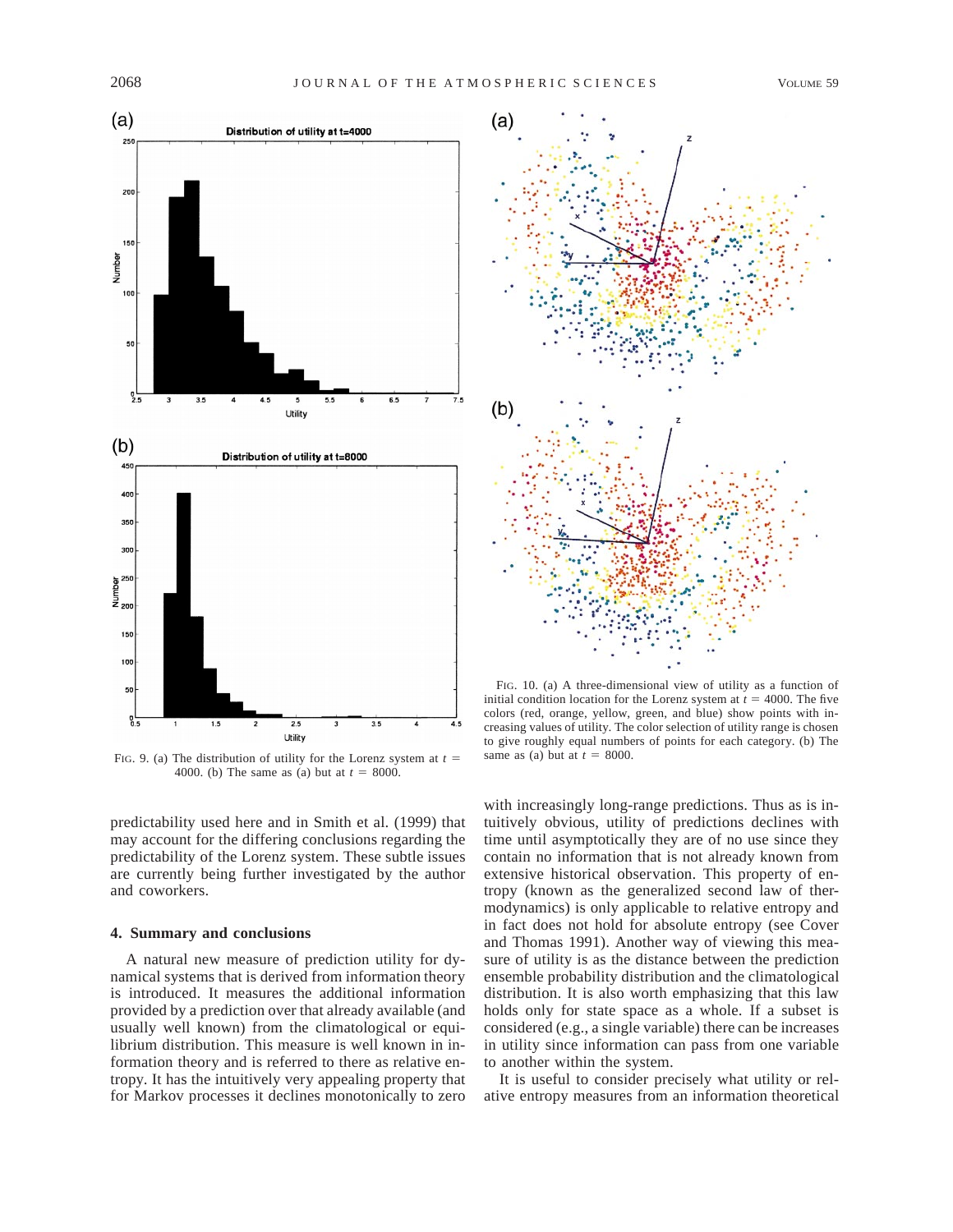



FIG. 12. (a) The calculated utility vs ensemble spread for the Lorenz system at  $t = 2000$ . (b) The same as (a) but at  $t = 4000$ . It is worth comparing this figure with Fig. 7.

perspective as this gives a concrete shape to this rather abstract measure. Thus knowledge of the state variables of a dynamical system before a prediction is made can come from many sources. Climatological (equilibrium) information is the prior knowledge we have chosen to emphasize in this contribution (this is described by the *q* distribution discussed previously) as this is typically what is available in most practical situations. It may be however that there are other situations where different prior information might be available (such as when only a limited amount of historical data is available) and then a different *q* would be appropriate reflecting this different prior knowledge. The utility measure gives the

←

FIG. 11. (a) The calculated utility vs Gaussian utility for the Lorenz system at  $t = 2000$ . (b) The same as (a) but for Gaussian dispersion. (c) The same as (a) but for  $t = 8000$ .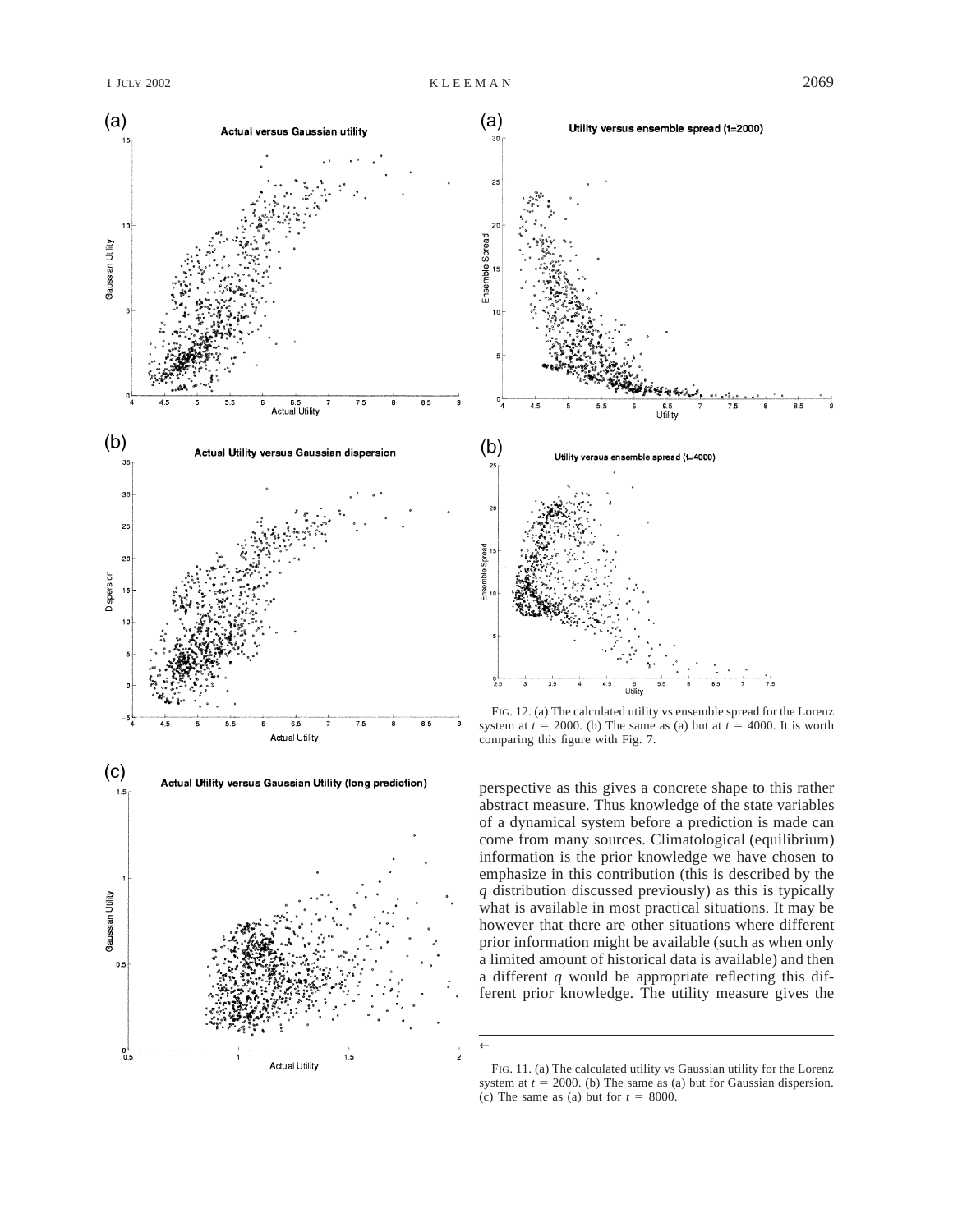precise amount of additional information (measured in bits) provided by the prediction over that available to an observer before the prediction was made. If no prior information was available, then the relative entropy reduces to (minus) the usual absolute entropy which then effectively measures the uncertainty in the prediction since obviously the mean of the prediction distribution in this case has no intrinsic value since it cannot be compared with anything. In high-dimensional systems such as the atmosphere, specification of the climatological distribution may prove challenging; however, the present formalism allows for this situation as *q* simply represents what prior knowledge is available.

An explicit analytical expression for utility is possible in the case that both the prediction and climatological ensembles are Gaussian. This expression involves *both* the first (mean) and second (covariance) moments of the prediction ensemble. Such a result is hardly surprising given the distance interpretation of relative entropy and shows that this measure is different from the often considered potential predictability, which involves only the second moments of the prediction ensemble. Analytical expressions are also no doubt possible for other fixed non-Gaussian distributions but we defer such analysis to a future publication. For Gaussian distributions a very convenient separation of utility into signal and dispersion components is possible. The former is simply a function of the mean vector of the prediction ensemble whereas the latter is only a function of the prediction ensemble covariances. In previous approaches the signal contribution to the ''predictability'' of a system has tended to be overlooked. Here the relation between these two important contributors to utility is made transparent.

A concrete situation where the utility defined here is a useful measure (as opposed to previously proposed measures) can be found in ENSO prediction. Here ensemble dispersion often does not vary much from one prediction to another whereas the amplitude of the dominant ENSO oscillation can vary significantly in different initial conditions (compare the 1980s with the late 1970s or the early 1990s). In the Gaussian context this means that the signal term will significantly contribute to the usefulness of the prediction. The present formalism enables us to take into account this effect while retaining a measure of the usefulness that comes from a reduction in uncertainty. The generality of the approach as well as its clear formulation in terms of information thus makes relative entropy a very attractive measure of predictability.

In some rough sense, this separation of utility into signal and dispersion mirrors the two forecast statistics (anomaly correlation and rms error) often used to evaluate the practical skill of both weather and climate predictions. Kleeman and Moore (1999) showed that anomaly correlation for a perfect model requires the first moments of the prediction ensemble while evidently rms error is simply a function of the second moments.

The behavior of prediction utility is shown to strongly depend on the nature of the dynamical system under consideration. In stochastic models that serve as analogs for important climatic dynamical systems (e.g., ENSO) it is demonstrated that the signal component is often more important than the dispersion component, a result often not appreciated in analyzing climate predictability. These models are very linear in nature (the ENSO coupled model is weakly nonlinear in an amplitude limiting sense) and it will be interesting to see if the conclusions regarding signal hold for more nonlinear stochastic systems (see below).

In simple models that might be considered analogs for weather prediction such as the Lorenz system, the description of prediction utility appears complex and of a quite different character to the stochastic climate models. For short prediction lags it appears that there is a reasonable relation between Gaussian dispersion and utility whereas the Gaussian signal term is not very well related. There is also some relation with the conventional ensemble spread statistic although it is not as clear as the dispersion relation. For longer lags there appear no good relationships between utility and Gaussian terms or ensemble spread. On the other hand, utility is seen to be a strong function of the position of initial conditions on the attractor of this dynamical system and this relationship is consistent right throughout the predictions (useful predictions at a particular lag are useful at all other lags and conversely). In other words, useful and less useful predictions at all lags tend to come from the same regions of the attractor. Such a robust result suggests that considerably more analysis of predictability for such systems and their generalizations to higher-order systems should be a high priority. There are clear potential benefits to ensemble weather prediction in a better understanding of these kinds of behavior. Systems exhibiting a more stochastic and Gaussian (as opposed to chaotic) behavior have often been advocated as models for the weather dynamical system (see, e.g., Carnevale and Fredriksen 1987; Majda and Timofeyev 2000) and clearly such systems deserve further investigation using the present formalism. All this work is presently under way and will be reported on elsewhere; however, preliminary results suggest that the signal is more important than dispersion in such systems (see Kleeman et al. 2001, submitted to *Physica D*).

The measure introduced here can be compared with that recently advocated by Schneider and Griffies (1999). Their measure is the arithmetic difference in the absolute entropy of the prediction and climatological (or prior) distributions. It therefore measures the reduction in uncertainty of the prediction state vector over that of the climatological state vector. For Gaussian distributions their measure reduces to the first term in Eq. (5).

Finally it is worth remembering that the approach advocated here is based conceptually on a perfect model approach (see section 2a). The author is currently ex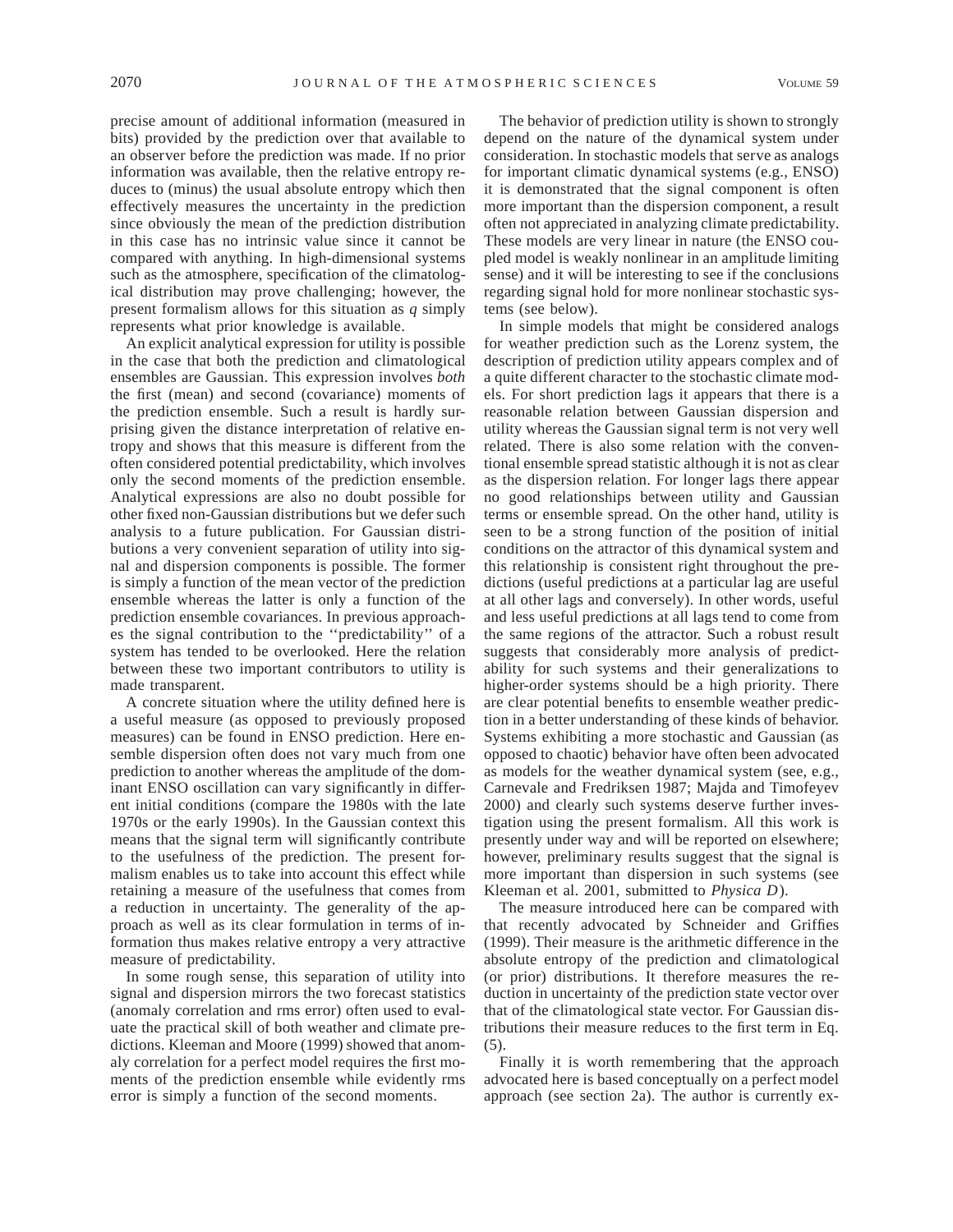tending it to take into account model error using plausible assumptions about the nature of this quantity and this will be reported on elsewhere.

*Acknowledgments.* The author wishes to thank Andrew Majda for stimulating discussions on the material presented here. This research was supported by NSF Climate Dynamics program through Grant ATM-0071342 and NASA NSIPP program through Grant NAG5-9871.

# APPENDIX

# **Defining Entropy on Noninteger Dimensional Attractors**

Here we derive a practical method for estimating entropy for dynamical systems whose equilibrium (climatological) probability distributions are strange attractors and hence have noninteger dimensionality. Let us assume that we have *M* data points available on the equilibrium manifold and let us define a finite resolution entropy as follows:

$$
E_M(r) = -\frac{1}{M} \sum_{i=1}^{M} \ln \left[ \frac{N_i(r)}{Mr^d} \right],
$$
 (A1)

where  $N_i(r)$  is the number of data points within a Euclidean distance *r* of data point *i* on the manifold and *d* is the information dimension of the attractor (see Nayfeh and Balachandran 1995), which is defined as

$$
d = \lim_{M \to \infty \atop r \to 0} \frac{-\frac{1}{M} \sum_{i=1}^{M} \ln \left| \frac{N_i(r)}{M} \right|}{\ln(r)}.
$$

We now define the entropy for all scales as

$$
E = \lim_{M \to \infty \atop r \to 0} E_M(r).
$$

This definition may be compared with that used traditionally for integer dimension attractors, namely,

$$
E \equiv -\int_{-\infty}^{\infty} dx_1 \int_{-\infty}^{\infty} dx_2 \cdots \int_{-\infty}^{\infty} dx_n p \ln p,
$$

where  $p$  is the probability density function. The probability of points from the dynamical system being within a sphere of radius *r* at a point *i* on the manifold one may evidently estimate as  $[N_i(r)]/M$  where the estimate becomes precise in the limit that  $M \to \infty$ . Further the probability *density* at point *i* is evidently

$$
p_i = \lim_{\substack{M \to \infty \\ r \to 0}} \frac{N_i(r)}{M\alpha(n)r^n},
$$

where  $\alpha(n)$  is a constant depending only on the dimension  $n(\pi, 4\pi, (4/3)\pi, \ldots)$ . Given that spheres in (A1) are implicitly weighted according to their likelihood on the attractor, that is, by the probability function  $p_i \alpha(n) r^n$ , it follows in a straightforward manner that the two definitions are identical up to a constant that depends only on *n.* Absolute entropy is only definable up to a constant in any case (see Cover and Thomas 1991) so our definition agrees adequately with the usual one in the case of integer dimension. The usual method (Nayfeh and Balachandran 1995, section 7.9) of calculating the information dimension also serves as a method for calculating the entropy: one calculates  $S(r, M) = -1/M$  $\sum_{i=1}^{M} \ln [N_i(r)/M]$  and plots this against ln(*r*) for successively smaller values of *r.* For *r* sufficiently small this relation is linear and since the definition (A1) implies that

$$
E_M(r) = S(r, M) + d \ln(r),
$$

it follows that the intercept of this linear relation with the  $ln(r) = 0$  axis of the plot is a good estimate of *E*. Clearly the above method could be extended to a definition of relative entropy as well providing the dimensionality of both the prediction ensemble and the equilibrium ensemble are estimated. As was noted above, however, this can pose practical problems.

#### REFERENCES

- Badii, R., and A. Politi, 1997: *Complexity: Hierarchical Structures and Scaling in Physics.* Cambridge Nonlinear Science Series, Vol. 6, Cambridge University Press, 318 pp.
- Carnevale, G. F., and G. Holloway, 1982: Information decay and the predictability of turbulent flows. *J. Fluid Mech.,* **116,** 115–121.
- ——, and J. Frederiksen, 1987: Nonlinear stability and statistical mechanics of flow over topography. *J. Fluid Mech.,* **175,** 157– 181.
- Chen, Y.-Q., D. S. Battisti, T. N. Palmer, J. Barsugli, and E. S. Sarachik, 1997: A study of the predictability of tropical Pacific SST in a coupled atmosphere–ocean model using singular vector analysis: The role of the annual cycle and the ENSO cycle. *Mon. Wea. Rev.,* **125,** 831–845.
- Cover, T. M., and J. A. Thomas, 1991: *Elements of Information Theory.* Wiley, 576 pp.
- Eckmann, J.-P., and D. Ruelle, 1985: Ergodic theory of chaos and strange attractors. *Rev. Mod. Phys.,* **57,** 617–656.
- Egger, J., and H. D. Schilling, 1984: Predictability of atmospheric low-frequency motions. *Predictability of Fluid Motions,* G. Holloway and B. J. West, Eds., AIP-Conference Proceedings, Vol. 106, American Institute of Physics, 149–158.
- Gardiner, C. W., 1985: *Handbook of Stochastic Methods, for Physics, Chemistry, and the Natural Sciences.* Springer-Verlag, 442 pp.
- Grassberger, P., 1983: Generalized dimensions of strange attractors. *Phys. Lett. A,* **97,** 227–230.
- Ji, M., A. Kumar, and A. Leetmaa, 1994: A multiseason climate forecast system at the National Meteorological Center. *Bull. Amer. Meteor. Soc.,* **75,** 569–577.
- Kestin, T. S., D. J. Karoly, J.-I. Yano, and N. A. Rayner, 1998: Time frequency variability of ENSO and stochastic simulations. *J. Climate,* **11,** 2258–2272.
- Kirtman, B. P., and J. Shukla, 1998: Current status of ENSO forecast skill: A report to the Climate Variability and Predictability (CLI-VAR) Numerical Experimental Group. Lamont-Doherty Earth Observatory.
- Kleeman, R., and A. M. Moore, 1997: A theory for the limitation of ENSO predictability due to stochastic atmospheric transients. *J. Atmos. Sci.,* **54,** 753–767.